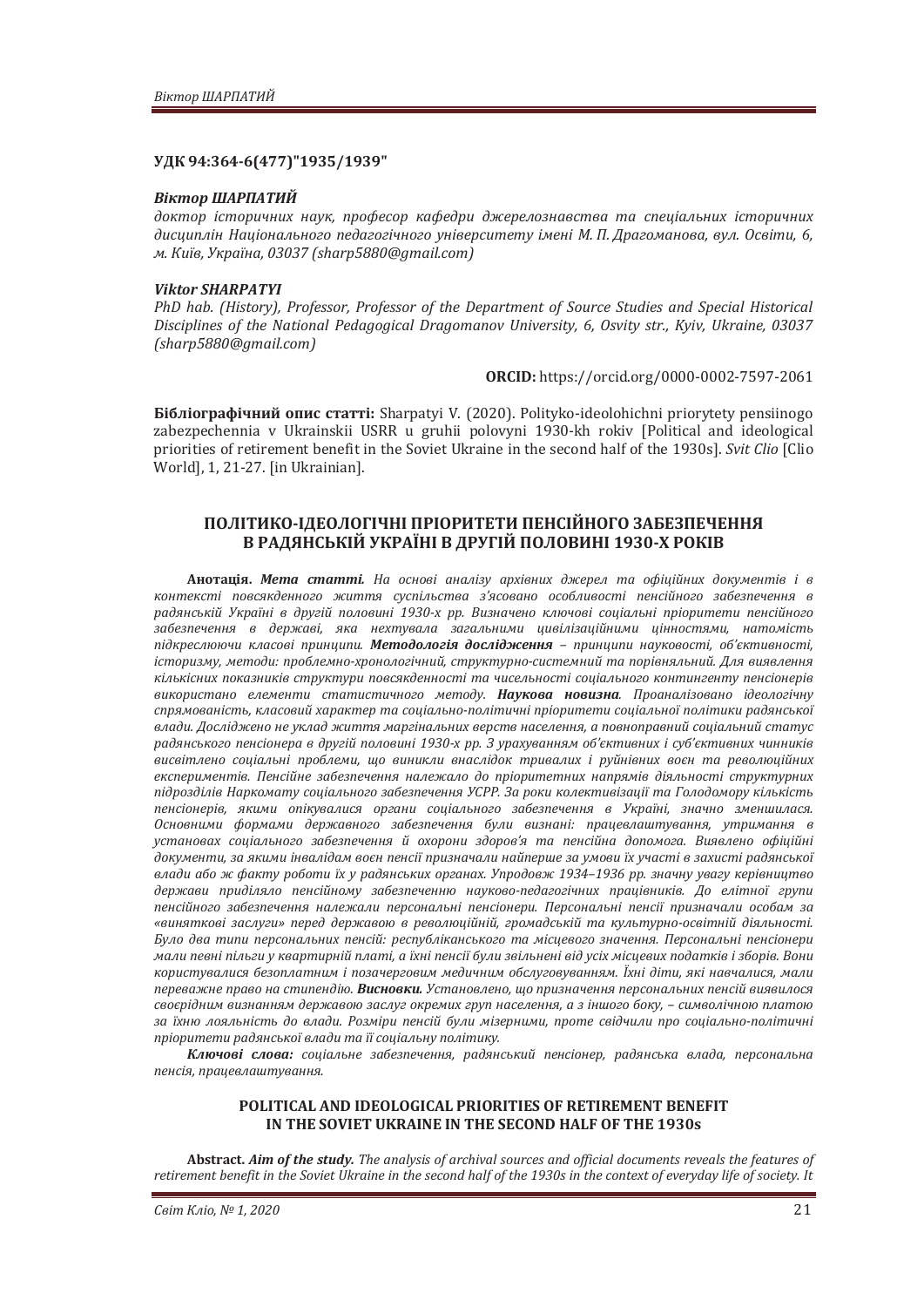*identifies the critical social priorities of retirement provision in a state that neglected civilisational values, instead emphasising class principles.* Research methodology - principles of scientific, objectivity, historicism, methods: problem-chronological, structural-systemic, and comparative. Elements of the statistical method were used to *identify quantitative indicators of the structure of everyday life and the size of the social contingent of pensioners. Scientific novelty.* The author analyses the ideological orientation, class character and socio-political priorities of the Soviet authorities in its social policy. The author studies not the lifestyle of the marginalised population but *the full social status of the Soviet pensioners of the second half of the 1930s. The social problems which appeared from the prolonged and devastating wars, and the revolutionary experiments were analysed according to objective and subjective factors. Retirement benefit was one of the priority areas of activity of the structural units* of the People's Commissariat of Social Security of the Ukrainian SSR. During the years of collectivisation and famine, the number of pensioners in Ukraine who provided by social security agencies has decreased significantly. *The primary forms of state support were recognised: employment, detention in social security institutions. health authorities and pension assistance. The author examines official documents under which disabled veteran were* assianed pensions in the first place, provided they were involved in defence of the Soviet reaime or were involved in the work of the Soviet authorities institutions. The government paid considerable attention to retirement *benefit for scientific and pedagogical workers during 1934 - 1936. The elite group included people receiving merit* pension. Merit pension was assigned to individuals for "exceptional service" to the state in revolutionary, social and cultural-educational activities. There were two types of merit pension: national and local. People receiving merit pension had certain rent benefits, and their pensions accounts were exempt from all local taxes and fees. They received free and emergency medical care. Their children enrolled in educational institutions had the *priority right to a scholarship.* Conclusions. The author has argued that the award of merit pension was a kind of *recognition of merit certain groups of the population by the state, and on the other hand - a symbolic payment for loyalty. Amount of pensions was scanty. But they testified to the socio-political priorities of the Soviet authority* and its social policies.

*Keywords: social welfare benefit, Soviet retiree, Soviet authority, merit pension, employment.* 

Постановка проблеми. Історіографія проблем соціального розвитку радянського суспільства другої половини 1930-х рр. налічує десятки монографічних праць і сотні науково-популярних статей, опублікованих упродовж 70-ти років. Левова їх частка припадає на 1990-ті рр. – початок XXI ст., коли історики активно висвітлювали обставини й наслілки політичних репресій, Голодомору, масових депортацій етнонаціональних груп. З'ясовуючи політико-економічні та ідеологічні підвалини становлення тоталітарної системи в Україні, дослідники започаткували і суттєво розвинули політологічний аспект суспільних трансформацій, що відбулися тоді, але знехтували проблемами соціальної історії. Пріоритетні для радянської історичної науки теми зазнали своєрідної теоретикометолологічної ревізії, яка мала виразні ознаки емпіричного критицизму та категоричних оцінок минувшини. Історія відбулася, відтак заслуговує на об'єктивний аналіз подій, фактів, ЯВИЩ.

Сучасна історична наука повертається до соціальної проблематики, досліджуючи суспільство через біографічні нариси про яскраві особистості та повсякденне життя рядових представників соціальних груп. З огляду на це, крім притаманних сталінізму явищ політичних репресій і тотального контролю влади всіх сфер суспільного життя, характерних для 1930-х ро., важливо схарактеризувати матеріальне становише радянських пенсіонерів. тобто з'ясувати особливості пенсійного забезпечення в Українській СРР другої половини 1930-х рр. у контексті повсякденного життя суспільства.

Спеціальних історичних досліджень проблем пенсійного забезпечення не проводили, але, починаючи з другої половини 30-х рр., у літературі висвітлювали окремі аспекти цієї теми<sup>1</sup> Наприкінці 50-х рр. вийшла друком брошура, автори якої окреслили пенсії як основний вид соціального забезпечення<sup>2</sup>. Висвітлюючи історію соціального страхування, дехто з дослідників торкався й призначення пенсій<sup>3</sup>. 1968 р., коли виповнилося 50 років «радянського соціального забезпечення», з'явилося кілька праць, автори яких виокремлювали історію становлення в СРСР пенсійної справи<sup>4</sup>. Вони відрізнялися від

<sup>&</sup>lt;sup>1</sup> Социальное обеспечение в Советском Союзе. Москва: Изд-во НКСО, 1936. 44 с.; Семашко Н. А. Право на социальное обеспечение. 2-е изд. Москва: Изд-во НКСО СССР, 1938. 47 с.

<sup>&</sup>lt;sup>2</sup> Араков В. А., Левшин А. В. Социальное обеспечение в СССР. Москва: Госполитиздат, 1959. 94 с.

<sup>&</sup>lt;sup>3</sup> Родионова Е. И. История социального страхования в СССР. Вып. 1; под ред. Н. А. Виноградова. Москва: Центр. ин-т усоверш. врачей, 1966. 33 с.

<sup>&</sup>lt;sup>4</sup> Андреев В. С. Социальное обеспечение в СССР. Москва: Изд-во «Знание», 1968. 79 с.: 50 лет Советского социального обеспечения. Материалы конференции; под ред. Д.П. Комаровой. Москва: М-во соц-го. обесп. РСФСР, 1968. 177 с.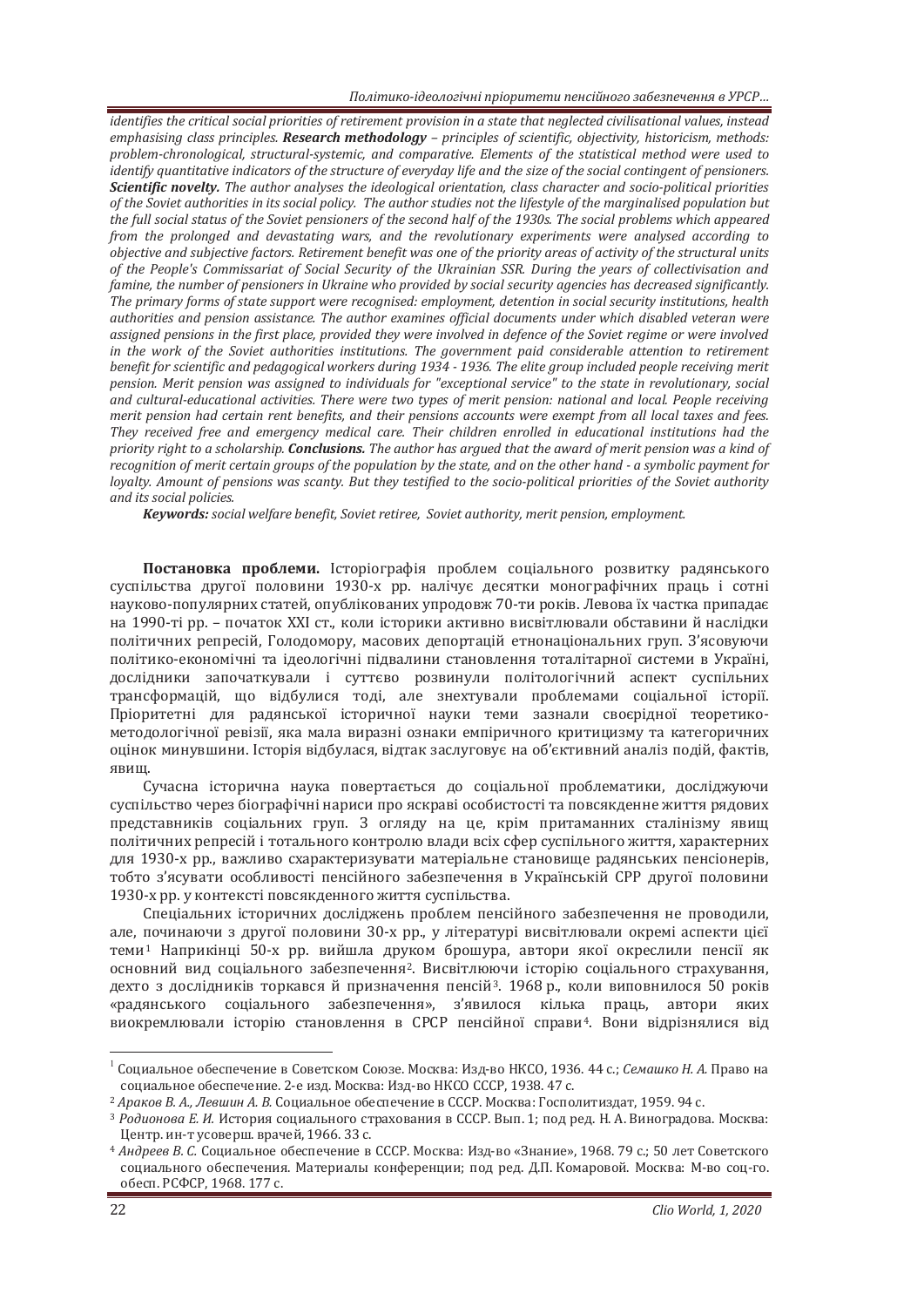попередніх розвідок залученням ширшої джерельної бази. 1973 р. була захишена одна з перших дисертацій про функціонування системи соціального забезпечення в СРСР5. Авторами згаданих праць були юристи, економісти, медики, а історики вивчали інші проблеми.

**Мета і завдання** цієї науково-аналітичної праці полягає у виявленні ключових соціальних пріоритетів пенсійного забезпечення в державі, що відверто нехтувала загальними цивілізаційними цінностями, а натомість підкреслювала класові принципи. Науково-світоглядний інтерес спричиняє мотиваційна сторона функціонування системи соціального забезпечення і пенсійного зокрема, зважаючи на політичний терор, депортації, переслідування, голод, карткову систему матеріального розподілу, які дисонують у контексті так званого державного філантропства.

Виклад основного матеріалу дослідження. Улітку 1934 р. в Українській СРР налічувалося 176 тис. пенсіонерів усіх категорій, серед них 26 тис. інвалідів Першої світової та громадянської воєн, 25 тис. сімей загиблих на війні, 95 тис. сімей призовників Червоної армії, персональних пенсіонерів республіканського і місцевого значення<sup>6</sup>. Про них згадував нарком соціального забезпечення УСРР І. Слинько, якого призначили 7 липня 1934 р. замість Г. Покорного. Щорічно на пенсії витрачали 35 млн крб., забезпечуючи в такий спосіб розміри пенсій: інвалідам війни в містах – 15 крб. 30 коп., а на селі – 6 крб. 12 коп.<sup>7</sup> Місячна пенсія професора становила 45 крб., академіка - 90 крб.<sup>8</sup> За роки колективізації та Голодомору кількість пенсіонерів в УСРР, якими опікувалися органи соціального забезпечення, зменшилася на 23 тис. осіб порівняно з 1929 р., коли їх налічувалося 199,3 тис.<sup>9</sup> У 1932 р. соціальними послугами було охоплено лише 65% інвалідів громадянської та 52% Першої світової воєн, а також дві третини родин загиблих на війні чоловіків. Персональні пенсіонери, кількість яких неухильно зростала, досягнувши 1932 р. 7100 осіб, мали стабільне пенсійне забезпечення. Наркомат соціального забезпечення УСРР передав міським товариствам взаємодопомоги (МТД) 4,5 тис. пенсійних справ «декласованого елементу», а загалом «на плечі» громадських об'єднань переписали 10 тис. пенсіонерів, відтак МТД мало забезпечити 14 500 осіб, виділивши 840 тис. крб. на рік<sup>10</sup>. Їх переважно забезпечували щоденним харчуванням і побутовим утриманням.

Пенсійне забезпечення належало до пріоритетних напрямів діяльності структурних підрозділів системи Наркомсобезу УСРР. Вони переймалися насамперед призначенням пенсій інвалідам війни та військової служби, а також особам, прирівняним до них. Так, 16 липня 1935 р. РНК УСРР схвалив постанову «Про розмір пенсій для інвалідів війни і військової служби, осіб, до них прирівняних, а також членів сімей цих осіб», якою встановив такі місячні норми пенсій: для інвалідів «імперіалістичної війни» першої групи – 30 крб. якщо вони не мали підсобного господарства, а другої групи – 20 крб.<sup>11</sup> За наявності власного сільського господарства розмір пенсій зменшували вдвічі. До уваги брали кількість непрацездатних членів родини, а також визначали «порядок і умови припинення сплати пенсій за майновим станом пенсіонерів». Постанова набирала чинності з 1 липня 1935 р., а 4 серпня того ж року ЦВК і РНК УСРР затвердили «Положення про державне забезпечення інвалідів війни і військової служби, осіб, до них прирівняних, а також членів сімей цих осіб». Згідно з Положенням усі попередні постанови, починаючи з 1922 р. і по 1930 р., скасовували. За вказані роки було ухвалено 7 постанов, які стосувалися пенсій інвалідів війни та військовослужбовців. Право на отримання державної пенсії мали: особи, що стали інвалідами внаслідок участі в громадянській війні або під час військової служби в РСЧА; інваліди з числа колишніх червоногвардійців і червоних партизанів; особи, прирівняні в соціальному забезпеченні до інвалідів громадянської війни (що надавали допомогу органам

<sup>&</sup>lt;sup>5</sup> Слобожанин В. П. Система социального обеспечения при социализме: автореферат дис. ... канд. экон. наук. Минск, 1973. 25 с.

<sup>&</sup>lt;sup>6</sup> Центральний державний архів громадських об'єднань України (далі - ЦДАГО України). Ф. 1. Оп. 20. Спр. 6463. Арк. 14.<br>7 Там само.

<sup>&</sup>lt;sup>8</sup> Центральний державний архів вищих органів влади та управління (далі – ЦДАВО України). Ф. 348. Оп. 1. Спр. 2534. Арк. 1.

<sup>&</sup>lt;sup>9</sup> Там само. Спр. 2524. Арк. 21.

<sup>10</sup> Там само. Ф. 1240. Оп. 1. Спр. 65. Арк. 44.

<sup>11</sup> Збірник законів Української Соціалістичної Радянської Республіки (далі – ЗЗ УСРР). 1935. № 23. Арк. 136.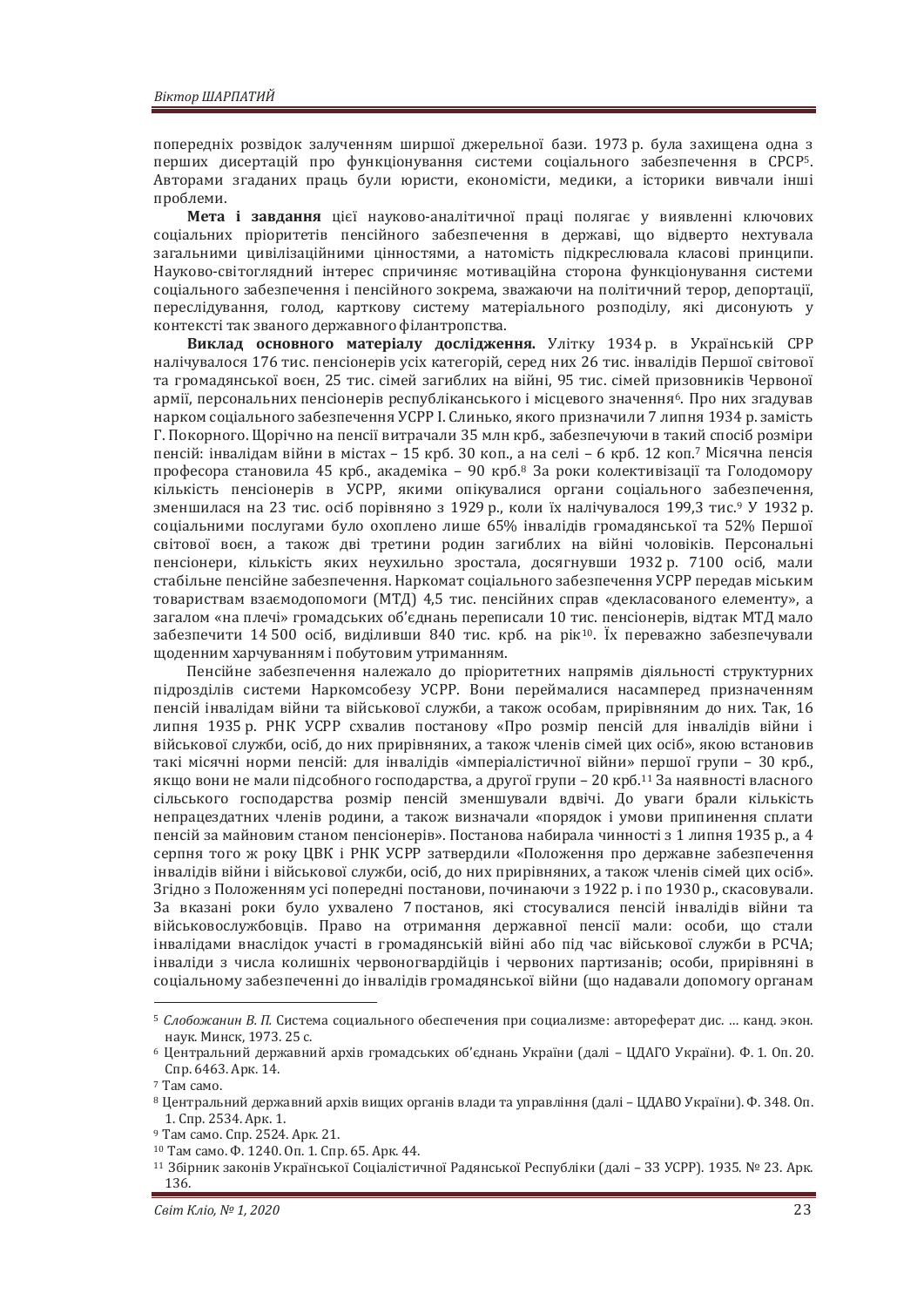НКВС в охороні «радянських кордонів, державного порядку і безпеки»); сім'ї померлих або «безвісно відсутніх» учасників громадянської війни та військовослужбовців; «інваліди імперіалістичної війни»<sup>12</sup>. До категорії пенсіонерів зараховували осіб, «які вели активну боротьбу з контрреволюцією і через це втратили працездатність, а також осіб, які втратили працездатність від дій контрреволюції, куркульської помсти». Отже, зважаючи на §1 Положення, право на пенсійне забезпечення мали інваліди Першої світової та громадянської воєн, червоноармійці та червоні партизани, активісти, військовослужбовці, а також члени родин, що перебували на утриманні померлої або «безвісно відсутньої особи». Пенсію одержували діти, брати, сестри до 16-річного віку, а до 18-років – ті, що навчалися в навчальних заклалах: непрацезлатні лружини і батьки, які втратили працезлатність (для чоловіків - до 60 років, для жінок - до 55 років). Інвалідам громадянської війни та військової служби в РСЧА передбачалися «сімейні надвишки»; за одного непрацездатного – 20% належної місячної норми пенсії, двох - 30%, трьох - 40% надбавки. Подібна вимога стосувалася також інвалідів Першої світової війни, але в межах 10-30% «надвишку». Пенсіонери мали право лише на одну пенсію, яку нараховували з місцевого бюджету «за місцем постійного проживання» відповідні президії сільських і міських рад, а в містах обласного підпорядкування - інспектори соціального забезпечення міськрад. НКСЗ встановлював порядок призначення й оскарження відповідних постанов президій рад та інспектур.

На підставі згаданих постанов РНК УСРР від 16 липня та 4 серпня 1935 р. НКСЗ УСРР розробив та оприлюднив «Інструкцію про державне забезпечення інвалідів війни і військової служби». Нею скасовували 13 різних циркулярів, інструкцій і постанов, виданих НКСЗ УСРР протягом 1926–1933 рр. Інструкцією 1935 р. право на державне забезпечення надавали особам рядового складу старої армії, які проживали в будинках для інвалідів. Особам офіцерського складу «старої (російської царської – Авт.) армії» пенсію призначали за умови, якщо «вони в дальшому були в РСЧА та військово-морському флоті й брали активну участь у захисті радянської влади або коли вони, беручи участь в радянській або громадській роботі, довели свою відданість радянській владі»<sup>13</sup>. Дружина, яка одержувала пенсію за померлого чоловіка, втрачала її у випадку одруження.

Основними формами державного забезпечення були визнані такі: трудове влаштування, пенсії й допомоги, утримання в установах собезу, народної освіти та охорони здоров'я. Пенсійне забезпечення надавали інвалідам першої і другої групи, особам, які не досягли 16 років, учням до 18 років, чоловікам 60-річного та жінкам 55-річного віку, родинам, які мали дітей до 8 років. Перебування інвалідів у лікарнях терміном до 6 місяців не позбавляло їх права на пенсійне забезпечення. Для інвалілів – «трулових олноосібників». якшо розмір сплачуваного ними сільгоспполатку не перевишував 125% «твердої ставки». пенсію виплачували. Інструкція, крім названих особливостей, які не мали застосування в попередніх постановах, регламентувала діяльність органів соціального забезпечення.

31 січня 1937 р. ЦВК і РНК СРСР переглянули розміри пенсій інвалідам громадянської війни і військової служби в РСЧА, колишнім червоногвардійцям і червоним партизанам, які були встановлені в 1935 р. Місячна норма інваліла першої групи без заняття сільським господарством становила 65 крб. (із господарством - 40 крб.); сімей померлих із трьома і більше непрацездатними членами - 45 і 25 крб.; із двома непрацездатними - 35 і 20 крб.; із одним - 25 та 15 крб.<sup>14</sup> Зберегли принцип «сімейних надвишок» для інвалідів-пенсіонерів у випадках, якщо на їхньому утриманні перебували непрацездатні члени родини, які мешкали спільно. Надбавки становили від 40 до 20%. Рада Народних Комісарів УРСР схвалила аналогічну постанову 29 червня 1937 р., врахувавши положення та принципи постанови союзного уряду від 31 січня 1937 р. ЦВК та РНК УРСР постановили 2 вересня 1937 р. «призначити інвалідам з числа колишніх червоногвардійців і червоних партизанів і членам їх сімей пенсій на 25% вище пенсій, встановлених для цієї категорії осіб»<sup>15</sup>. Про підвищення пенсій «інвалідам імперіалістичної війни» не йшлося. Про них згадали в «Положенні про булинки лля дорослих інвалідів системи НКСЗ УРСР» від 4 серпня 1938 р. Вони, як і решта інших категорій соціального забезпечення, мали право на притулок у будинках для

<sup>12 33</sup> УСРР. 1935. № 22. Арк. 125.

 $13$  Там само. № 38-39. Арк. 182.

<sup>14</sup> Там само. 1937. № 9. Арк. 30.

<sup>&</sup>lt;sup>15</sup> Там само. № 48. Арк. 169.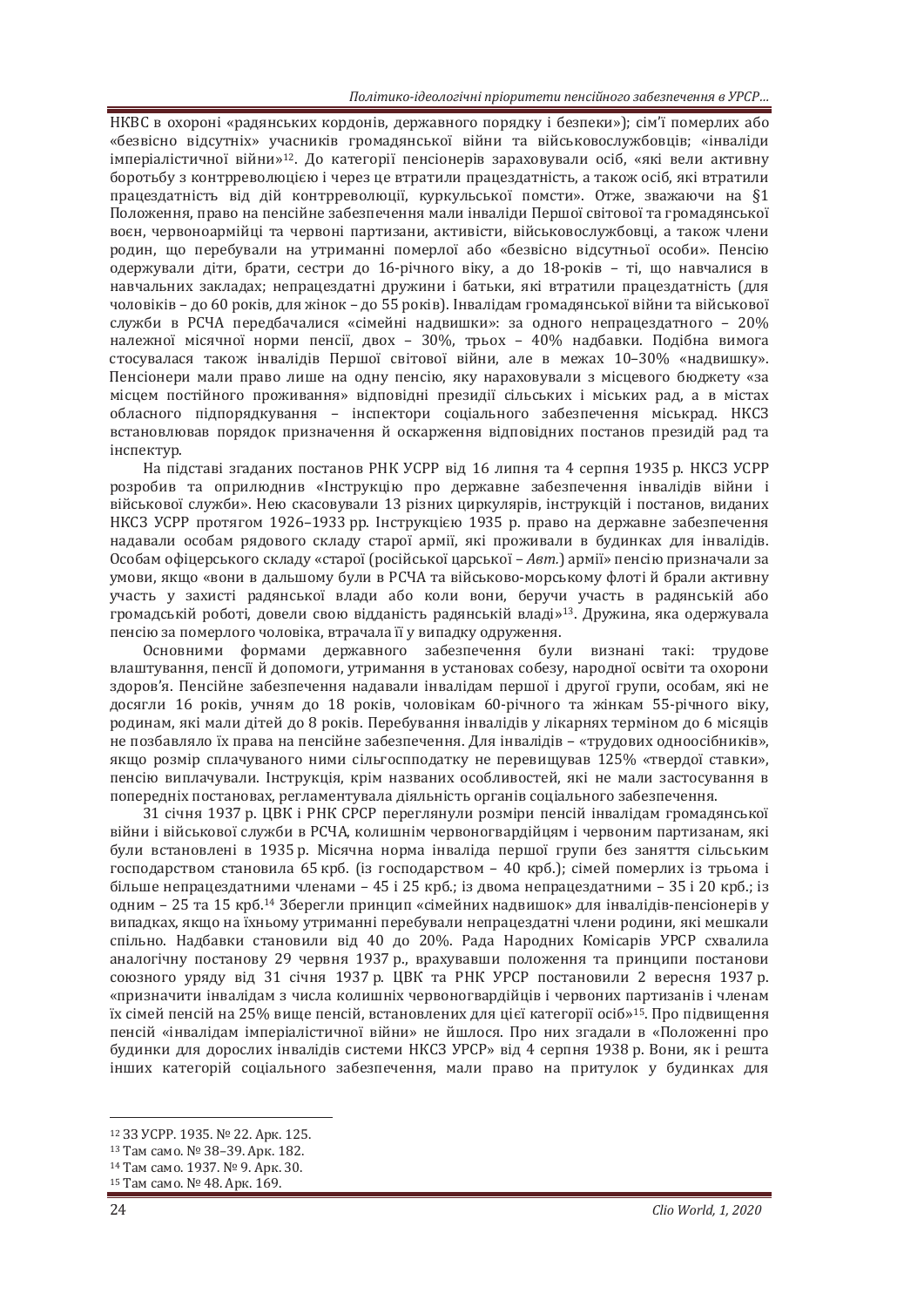iнвалiлiв<sup>16</sup>. Iнструкція НКСЗ УРСР 20 серпня 1938 р. передбачала працевлаштування. навчання й перекваліфікація інвалідів, які перебували на обліку органів соціального забезпечення. 28 березня 1938 р. НКСЗ УРСР затвердив «Положення про Інститут відновлення працездатності і протезування інвалідів», директора якого призначав нарком соціального забезпечення<sup>17</sup>.

Пенсійне забезпечення науково-пелагогічних працівників протягом 1934 – 1936 рр. вілбувалося на пілставі постанови віл 21 березня 1934 р. «Про пенсійне забезпечення наукових працівників і викладачів вищих шкільних закладів і робітничих факультетів», яку доповнювали двічі: 7 жовтня 1934 р. та 23 лютого 1936 р.<sup>18</sup> Так, 25 листопада 1934 р. персональну пенсію 500 крб. на місяць призначили родині М.С. Грушевського<sup>19</sup>. Дослідники соціально-побутових умов життя інтелігенції в Україні 1920–1930-х рр. підкреслюють її жалюгідне матеріальне забезпечення<sup>20</sup>. 9 квітня 1938 р. ЦВК і РНК УРСР ухвалили положення «Про пенсійне забезпечення наукових і педагогічних працівників вищих учбових закладів і наукових установ». Право на пенсію мали академіки та члени-кореспонденти АН УРСР, професори, доценти, асистенти, старші викладачі навчальних закладів, а також професори, старші і молодші наукові співробітники науково-дослідних установ. У випадку їх смерті пенсію отримували рідні: діти, брати і сестри до 18 років, а учні – до закінчення школи<sup>21</sup>. Пенсію призначали за наявності низки умов: перебування на посалі не менше 25 років, зокрема не менше 15 років за радянської влади: якщо вони досягли пенсійного віку  $(40\,\text{m})$  та прослужили не менше 10 років за радянської влади або втратили працездатність (перша і друга група інвалідності), не досягнувши пенсійного віку, проте мали 15 років педагогічного стажу. До стажу науково-педагогічної роботи зараховували військову службу в РСЧА, у червоногвардійських або червоно-партизанських загонах, а також діяльність на виборних посадах у радянських установах, громадських і професійних організаціях після 7 листопада 1917 р., перебування в науковому відрядженні. Безперервним педагогічним стажем вважали «час перебування у в'язниці або у фортеці, на каторзі або в засланні за революційну політичну діяльність, спрямовану на повалення царського і капіталістичного ладу, а також усунення в дореволюційний час від науковопедагогічної роботи за протиурядову діяльність». Вражає наявність політичної мотивації, якої не спостерігалося під час встановлення пенсійного забезпечення інвалідам Першої світової війни. Розміри пенсій становили: для академіків і членів-кореспондентів АН УРСР, завідувачів кафедр, професорів кафедр і науково-дослідних установ із вченим ступенем доктора наук – 600 крб. на місяць: професорів і завідувачів кафедр без наукового ступеня доктора наук - 500 крб.; доцентам кафедр, старшим і молодшим науковим співробітникам канлилатам наук – 400 крб.: лоцентам без наукового та асистентам з науковим ступенем кандидата наук - 350 крб.; асистентам і старшим викладачам без наукового ступеня - 300 крб. Сумісництво дозволяли пенсіонерам тільки в тому разі, якщо пенсія сукупно з додатковими заробітками чи доходами не перевищувала півтора розміри разової пенсійної виплати.

До елітної групи належали персональні пенсіонери. 8 липня 1935 р. ЦВК і РНК УСРР затвердили «Положення про персональні пенсії», скасувавши всі попередні нормативноправові акти. Персональні пенсії призначали особам «за виняткові заслуги перед республікою в революційній, державній, професійній, громадській, господарській, культурній діяльності і в області оборони Союзу РСР»<sup>22</sup>. Існували два типи персональних пенсій: республіканського і місцевого значення. Право на звання пенсіонера республіканського значення мали п'ять категорій осіб: Герой Ралянського Союзу. нагороджені орденами СРСР, почесною революційною зброєю та орденом Червоного

<sup>&</sup>lt;sup>16</sup> Соціальне забезпечення. Збірник законодавчих і директивних матеріалів; упорядн. Л. М. Брушловський, В. І. Корбут. Київ, 1939. С. 48–49.<br><sup>17</sup> Там само. С. 83–84.<br><sup>18</sup> ЗЗ УСРР. 1934. № 28. Арк. 241; ЗЗ УСРР. 1936. № 13. Арк. 59.

<sup>19</sup> ЦДАГО України. Ф. 1. Оп. 20. Спр. 6463. Арк. 46.

<sup>&</sup>lt;sup>20</sup> Кузьменко М. М. Науково-педагогічна інтелігенція в УСРР 20-30-х років: соціально-професійний статус та освітньо-культурний рівень. Донецьк: Вид-во Норд-Прес, 2004. 455 с.; Рубльов О.С. Західноукраїнська інтелігенція у загальнонаціональних політичних та культурних процесах (1914-1939). Київ: Ін-т історії України НАНУ, 2004. 648 с.

<sup>21 33</sup> УСРР. 1938. № 19. Арк. 70.

<sup>22</sup> Там само. 1935. № 20. Арк. 108.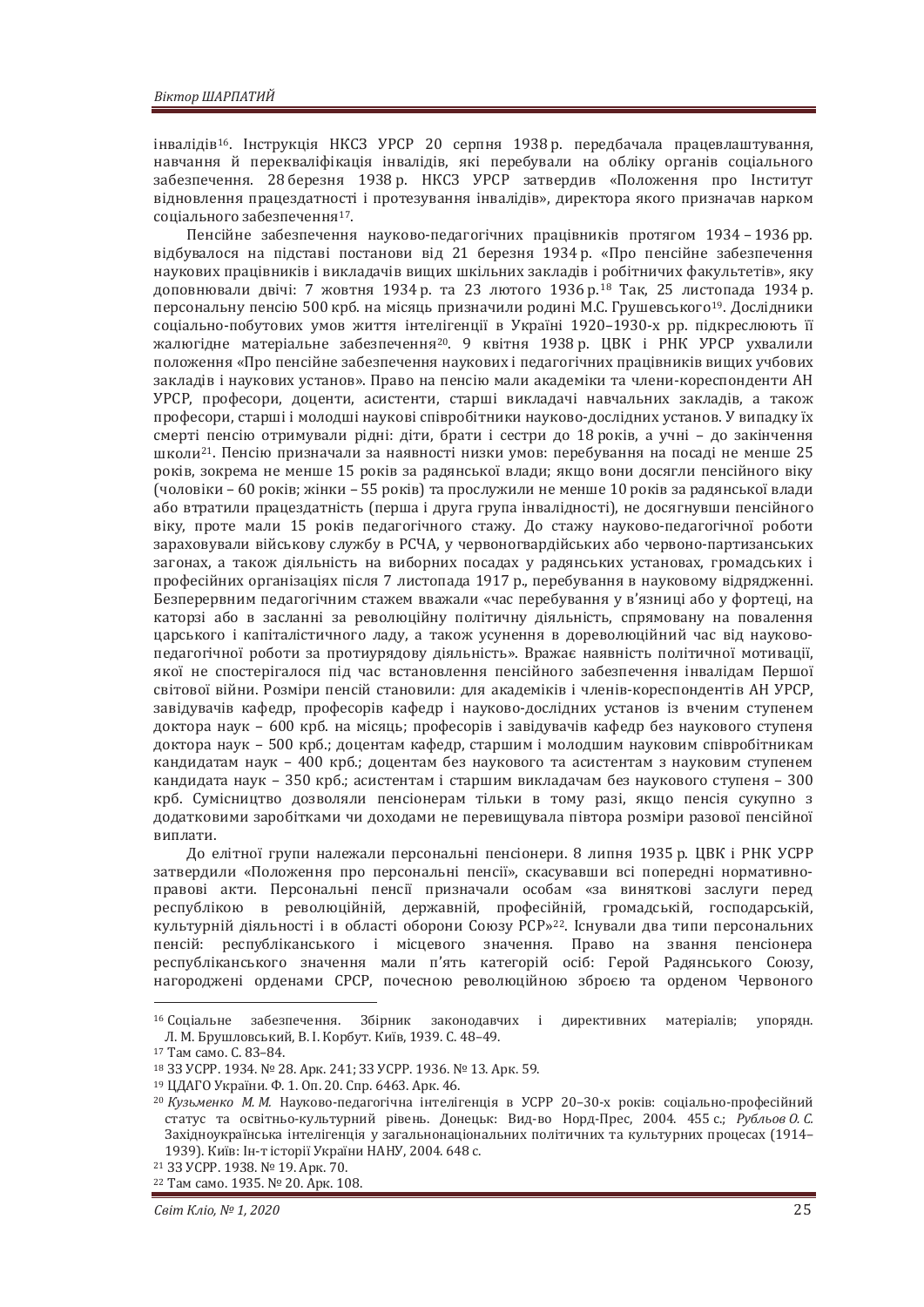*ʞˑˎ˪˕ˋˍˑ-˪ˇˈˑˎˑˆ˪˚ː˪˒˓˪ˑ˓ˋ˕ˈ˕ˋ˒ˈː˔˪ˌːˑˆˑˊ˃˄ˈˊ˒ˈ˚ˈːːˢ˅ʢʟʠʟǥ*

Прапора; заслужені діячі науки, техніки, мистецтва та народні артисти республіки; ті, що «за свою активну підпільну революційну роботу зазнали репресій від царської чи контрреволюційної влади»; видатні працівники в галузі оборони держави, державної, громадської, наукової, технічної, винахідницької і мистецької діяльності», нагороджені Президією ЦВК УСРР званням Героя Праці. Персональні пенсії місцевого значення надавали активним учасникам революційного руху, підпільникам періоду революції та громадянської війни, організаторам і керівникам загонів Червоної гвардії, повстанських і партизанських червоних загонів, «видатним працівникам радянських органів», медичним і ветеринарним працівникам, які втратили працездатність під час боротьби з епідеміями, особам, відзначеним урядом за особливо «героїчні дії при обороні соціалістичної власності», а також тим, які «вели активну боротьбу з куркулями та контрреволюцією на селі і в зв'язку з цим втратили працездатність». Призначала персональні пенсії комісія при РНК УСРР, яку очолював нарком соціального забезпечення або його заступник. Норми пенсій становили: республіканського значення – 150–400 крб., а місцевого – від 75 до 300 крб. на місяць. Якщо пенсіонер мав додаткові заробітки, то пенсію нараховували дещо меншу. Тому й існувала така «вилка». Персональні пенсіонери мали певні пільги у квартплаті, а пенсії були звільнені від усіх місцевих податків і зборів. Будинки пенсіонерів, транспортні засоби (коні, велосипеди), домашня худоба, які належали персональним пенсіонерам, не підлягали оподаткуванню. Вони одержували безкоштовне і позачергове медичне обслуговування. Їхні діти, якщо навчалися в навчальних закладах, мали першочергове право на стипендію. Пенсіонери республіканського значення мали право на безкоштовний проїзд комунальними залізницями. Права персональних пенсіонерів, їхні пільги та умови надання були виписані в інструкції НКСЗ УСРР від 29 серпня 1935 р. Вони фактично не змінювалися протягом наступних років. 25 березня 1937 р. НКСЗ і Нарком'юст УРСР видали інструкцію «Про порядок порушення клопотань про призначення персональних пенсій республіканського значення», делегувавши права таким установам: ЦК КП(б)У, наркоматам, бюро обкомів партії, президії облвиконкомів, командувачам військових округ. Для порушення клопотання необхідно було подати такі документи: автобіографію, трудовий список, довідку про партійний стаж, ловілку про склал утриманців, про розмір зарплати, акт лікарсько-трулової експертизи<sup>23</sup>.

Висновки. Протягом другої половини 1930-х рр. пенсійне забезпечення в радянській Україні зазнало певної уніфікації, позаяк були скасовані всі попередні нормативно-правові акти, внесені корективи до чинних законів, які, незважаючи на явні недоліки, свідчили про функціонування в УСРР (від 1938 р. – УРСР) системи пенсійного забезпечення основних категорій населення. Загальна кількість пенсіонерів порівняно з 1920-ми роками зменшилася, а рівень забезпечення пенсіями та соціальними лопомогами не перевишував двох третин контингенту НКСЗ. Під час встановлення пенсій, особливо для науковопедагогічних працівників, були політико-ідеологічні обмеження. Призначення персональних пенсій, розміри яких суттєво збільшилися протягом другої половини 1930-х рр., з одного боку, було проявом своєрідного визнання державою заслуг окремих громадян і груп населення, а з іншого. – символічною платою за їхню лояльність до режиму. Протягом другої половини 1930-х рр. розміри пенсій для окремих груп пенсіонерів суттєво збільшилися.

## **REFERENCES**

Andreev, V. S. (1968). *Sotsialnoe obespetsenie v SSSR*. [The Social care in the USSR]. Abstracts of Papers: *50 let Sovetskogo social'nogo obespecheniya* (pp. 177). Moscow. Ministry of Social care of the RSFSR [in Russian].

Andreev, V. S. (1968). *Sotsialnoe obespetsenie v SSSR*. [The Social care in the USSR]. Moscow: Znanie. [in Russian].

Arakov, V. A., & Levshin, A. V. (1959). Social'noe obespechenie v SSSR [Social care in the USSR]. Moskow: Gospolitizdat. [in Russian].

Brushlovskiy, L. M., & Korbut, V. I. (Comps.). (1939) *Sotsialne zabezpechennia. Zbirnyk* zakonodavchykh *i* dyrektyvnykh materialiv [The social care. Collection of legislative and policy materials]. Kyiv. [in Ukrainian].

<sup>23</sup> Там само. 1937. № 33. Арк. 130.